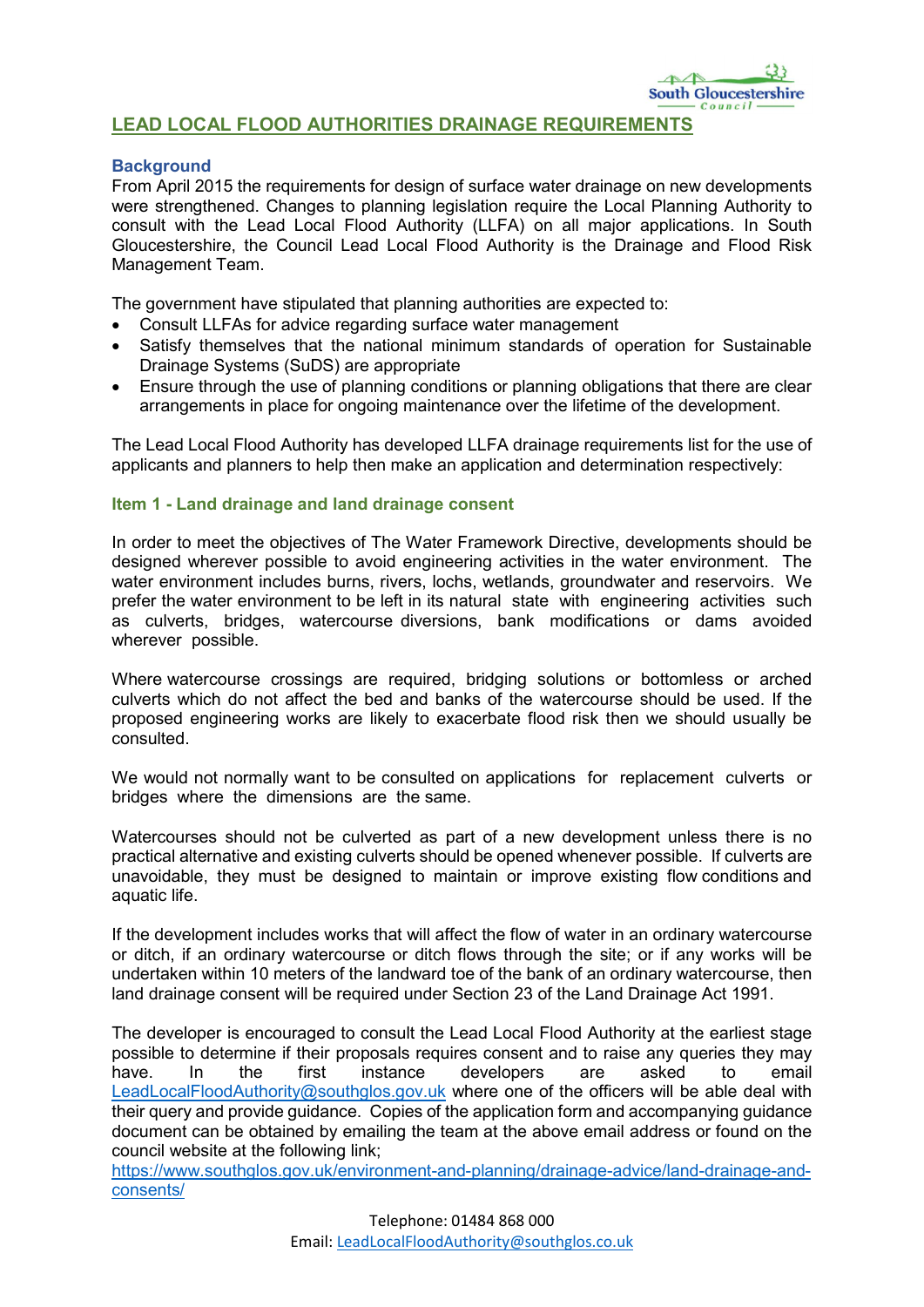

NOTE: The developer will need to consult the Lower Severn Internal Drainage Boards regarding the proposed works to obtain permission/consents from them for [works that will affect the flow of water in an ordinary watercourse / works within 9 meters of the landward toe of the bank of an ordinary watercourse / delete as appropriate]

## Item 2 - Urban Creep, Climate Change, Driveways

Urban creep is the conversion of permeable surfaces to impermeable over time e.g. surfacing of front gardens to provide additional parking spaces, extensions to existing buildings, creation of large patio areas. Much research has been carried out in to the effect of urban creep and its effect on the drainage systems which cater for urban areas. It has been shown that, over the lifetime of a development, urban creep can increase impermeable areas by as much as 10%.

Whilst we have always considered the impermeable areas proposed on new development sites and accounted for climate change we have not, previously, accounted for urban creep. From 1 February 2015 an allowance for urban creep will now be required as part of the surface water drainage proposals for new development in South Gloucestershire. The requirement is shown below.

The consideration of urban creep should be assessed on a site by site basis but is limited to residential development only.

The appropriate allowance for urban creep must be included in the design of the drainage system over the lifetime of the proposed development. The allowances set out below must be applied to the impermeable area within the property curtilage:

| Residential development<br>density, | Change allowance      |
|-------------------------------------|-----------------------|
| Dwellings per hectare               | % of impermeable area |
| $\leq 25$                           | 10                    |
| 30                                  | 8                     |
| 35                                  | 6                     |
| 45                                  | 4                     |
| $\geq 50$                           | 2                     |
| Flats & apartments                  |                       |

Note: where the inclusion of the appropriate allowance would increase the total impermeable area to greater than 100%, 100% should be used as the maximum. "Curtilage" means area of land around a building or group of buildings which is for the private use of the occupants of the buildings.

### Climate Change

The frequency and intensity of rainfall is predicted to increase as a result of climate change and an allowance for how this will affect the proposal will need to be factored into design. Climate Change - An allowance for climate change needs to be incorporated, which means adding an extra amount to peak rainfall (20% for commercial development, 30% for residential).

### **Driveways**

Permitted development rights that used to allow householders to pave their front garden with hardstanding without planning permission have changed in order to reduce the impact of this type of development on flooding and to reduce pollution of watercourses. You will need to apply for planning permission for a new or replacement driveway of any size unless you are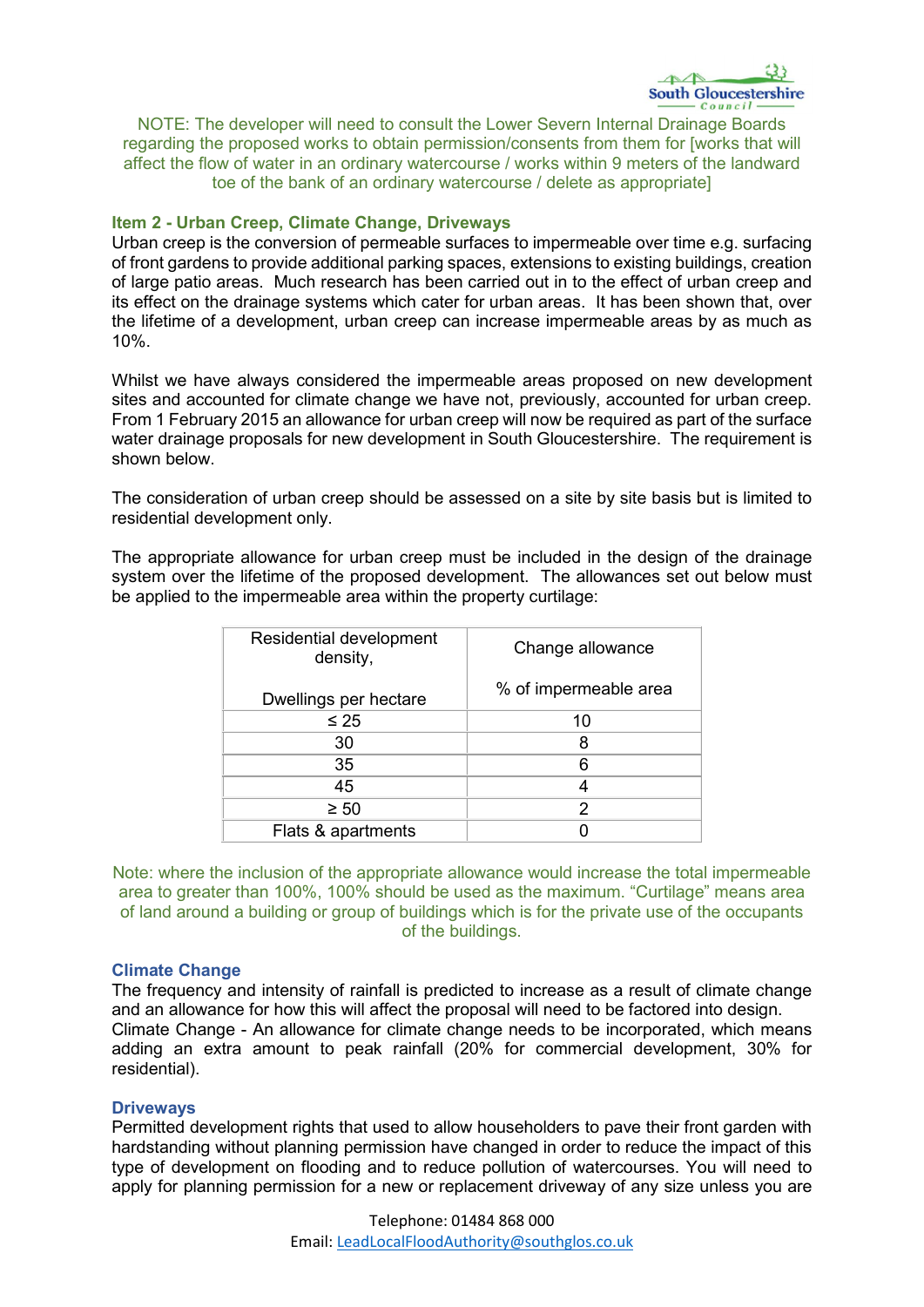

proposing to use permeable (or porous) surfacing, such as gravel, permeable concrete block paving or porous asphalt, or if the rainwater is directed to a lawn or border to drain naturally.

Although paving over one or two gardens may not seem to make a difference, the combined effect of lots of people in a street or area doing this can increase the risk of flooding. Replacing grass and plant beds with concrete and asphalt surfaces means that water does not soak into the ground. This reduces the amount that reaches our natural underground aquifers.

### Item 3- Surface Water Flooding and Exceedance Routes

The risk of flooding from surface water must be acknowledged. The predicted risk to the site from surface water can be checked by viewing the Environment Agency's Updated Flood Map for Surface Water. This mapping highlights broadly how surface water flooding from surface water flow paths and areas of pooling might affect the site.

The Council recognises that one of the greatest challenges for managing flood risk and surface water management is the legacy of drainage networks that struggle to cope with the increase in surface water volumes due to increased urbanisation and climate change.

Surface water runoff resulting from new development should not increase flood risk to the development or third parties. This should be achieved by using Sustainable Drainage Systems (SuDS) to attenuate to at least Greenfield runoff or where possible achieving betterment in the surface water runoff regime.

The cumulative impact of a multitude of small developments is increasing the risk of flooding in urban areas. All minor developments need to consider the management of surface water runoff. Adequate provision should be made to ensure that surface water does not drain on to the public highway or impact on neighbouring property.

Any runoff from impermeable surfaces within the development must be captured and managed on site. This includes all runoff from:

- Roofs
- Access ramps
- **Driveways**
- **Patios**

Drainage exceedance will occur when the rate of surface water runoff exceeds the inlet capacity of the drainage system, when the receiving water or pipe system becomes overloaded, or when the outfall becomes restricted due to flood levels in the receiving water.

Designing for exceedance can make the most of shared spaces and create multi-functional infrastructure. The drainage design should show flow routes through the proposed development, demonstrating where surface water will be conveyed.

When drainage systems are overwhelmed by exceptional rainfall, then exceedance routes are required to protect people and property. These provide unobstructed overland flow routes from the development and should be considered for all drainage schemes. Exceedance routes should also be protected from future changes in land use.

Exceedance routes should be provided for the 1% Annual Exceedance Probability (AEP) (1 in 100 year) event plus an allowance for climate change. The Surface water drainage strategy should include a plan showing exceedance routes, flow directions, flood water depths and velocities.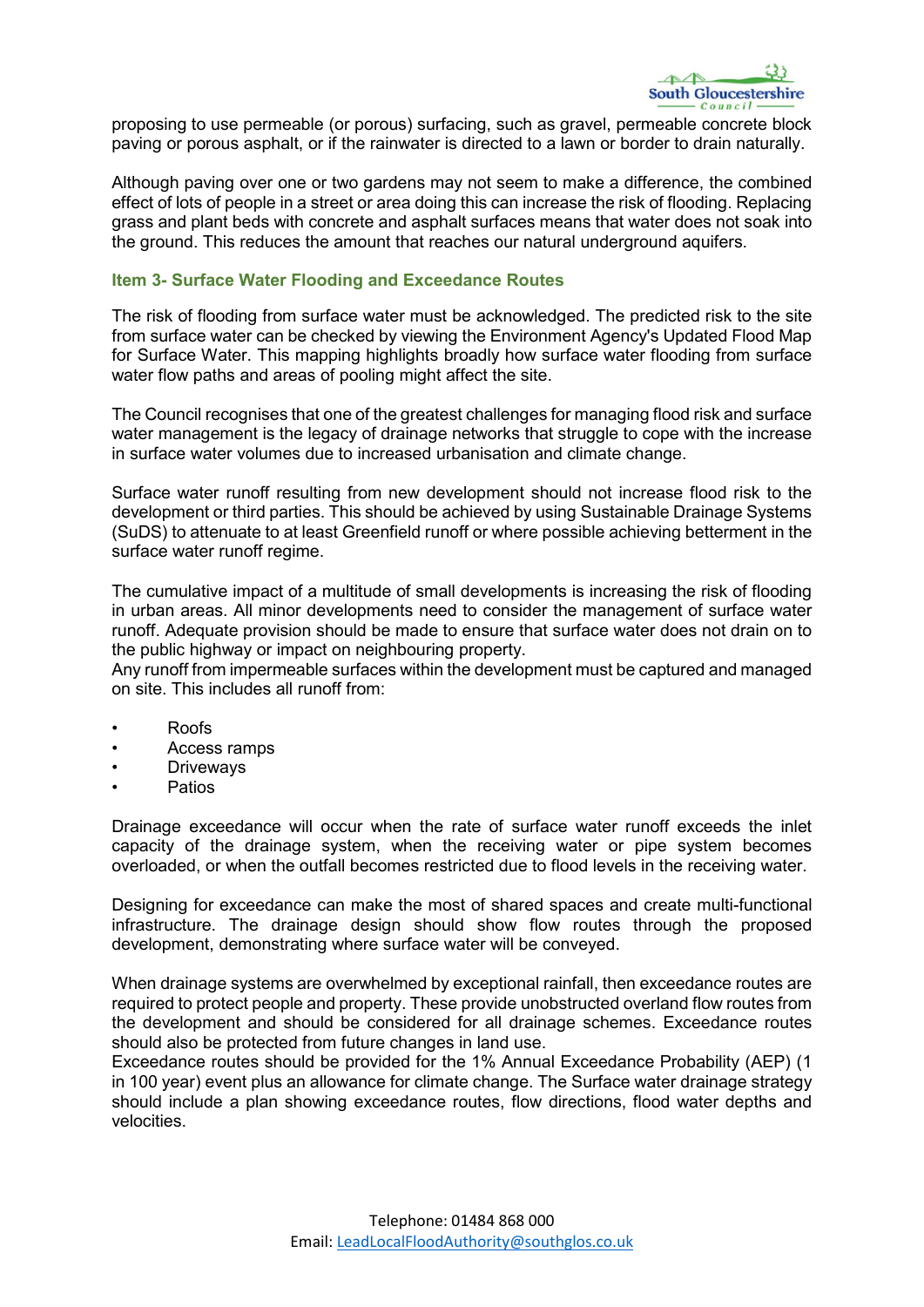

# Item 4 - Surface Water Management

Drainage is a material planning consideration and should be considered before determination of all planning applications.

Make sure your proposal is designed to cater for the existing drainage patterns on the site as well as the new ones you will create with your development.

To manage surface water sustainably, surface water drainage should comply with the Surface Water Discharge hierarchy to determine the most appropriate destination of surface water discharge:

- 1. Infiltration
- 2. Surface water body (Watercourse/ditch) (non-infiltration)
- 3. Surface water sewer (non-infiltration)
- 4. Combined sewer (non-infiltration)

The highest level of the Surface Water Discharge hierarchy should always be followed. Only depart from the highest tier of surface water runoff destination if the highest option is not reasonably practicable, e.g. if infiltration is not possible for any reason, such as contaminated ground. Departures from the Surface Water Discharge hierarchy and movement towards lower tiers must be justified. Justification for the departures to form part of the Surface Water Drainage Strategy.

Advice has been provided based on the surface water runoff destination:

| Infiltration           | Infiltration devices should be appropriately sized; it is recommended to use<br>✓                                                   |
|------------------------|-------------------------------------------------------------------------------------------------------------------------------------|
|                        | the standards set out in The Building Regulations (2010) using Building                                                             |
|                        | Research Establishment (BRE365).                                                                                                    |
|                        | ✓                                                                                                                                   |
|                        | BRE Digest 365 - infiltration testing and soakaway sizing calculations to be                                                        |
|                        | submitted to Lead Local Flood Authority (LLFA) for approval.                                                                        |
|                        | Examples of infiltration devices can be found in the West of England<br>✓                                                           |
|                        | Sustainable Drainage Developer Guide and the Construction Industry<br>Research and Information Association (Ciria 697) SuDS Manual. |
|                        | Infiltration should not be used in contaminated land<br>✓                                                                           |
|                        | Infiltration is the most desired and usually the most cost effective method of<br>✓                                                 |
|                        | drainage.                                                                                                                           |
| Water Body             | Justification for not using infiltration required<br>$\checkmark$                                                                   |
| (Watercourse/ Ditch)   | Allowable discharge rates restricted to greenfield estimates<br>✓                                                                   |
|                        | Greenfield runoff estimates (1in1, 1in30, 1in100)<br>✓                                                                              |
|                        | Points of discharge/ Connection to be agreed with the LLFA (consider<br>✓                                                           |
|                        | capacity/ suitability of receiving body)                                                                                            |
|                        | Consult with the LLFA to ensure all necessary consents have been acquired<br>✓                                                      |
|                        | and water quality mitigation measures have been included when making a                                                              |
|                        | new connection to a surface water body to ensure no adverse impact on the                                                           |
|                        | receiving water body.                                                                                                               |
| Water<br>Surface       | Justification for not using infiltration and surface water body<br>$\checkmark$                                                     |
| Sewers                 | Allowable discharge rates and point of connection to be agreed with the<br>✓                                                        |
|                        | Sewerage Company                                                                                                                    |
|                        | Permission from Sewage Company is required to connect to a surface water<br>✓                                                       |
|                        | sewer.                                                                                                                              |
|                        | Any excavation within the highway will need to be subject to a licence from<br>$\checkmark$                                         |
|                        | the Highway Authority and will require use of a competent contractor.                                                               |
| <b>Combined Sewers</b> | $\checkmark$<br>This method is an absolute last resort                                                                              |
|                        | Justification for not using infiltration, surface water body or surface water<br>✓                                                  |
|                        | sewer                                                                                                                               |
|                        | Surface water and foul operating as separate systems on site<br>$\checkmark$                                                        |
|                        | Allowable discharge rates and point of connection to be agreed with the<br>$\checkmark$                                             |
|                        | Sewage Company                                                                                                                      |
|                        | Permission from Sewage Company is required to connect to a surface water<br>✓                                                       |
|                        | sewer.                                                                                                                              |
|                        | Any excavation within the highway will need to be subject to a licence from<br>$\checkmark$                                         |
|                        | the Highway Authority and will require use of a competent contractor.                                                               |

### NOTE: Discharge of surface water to a foul sewer is not permitted.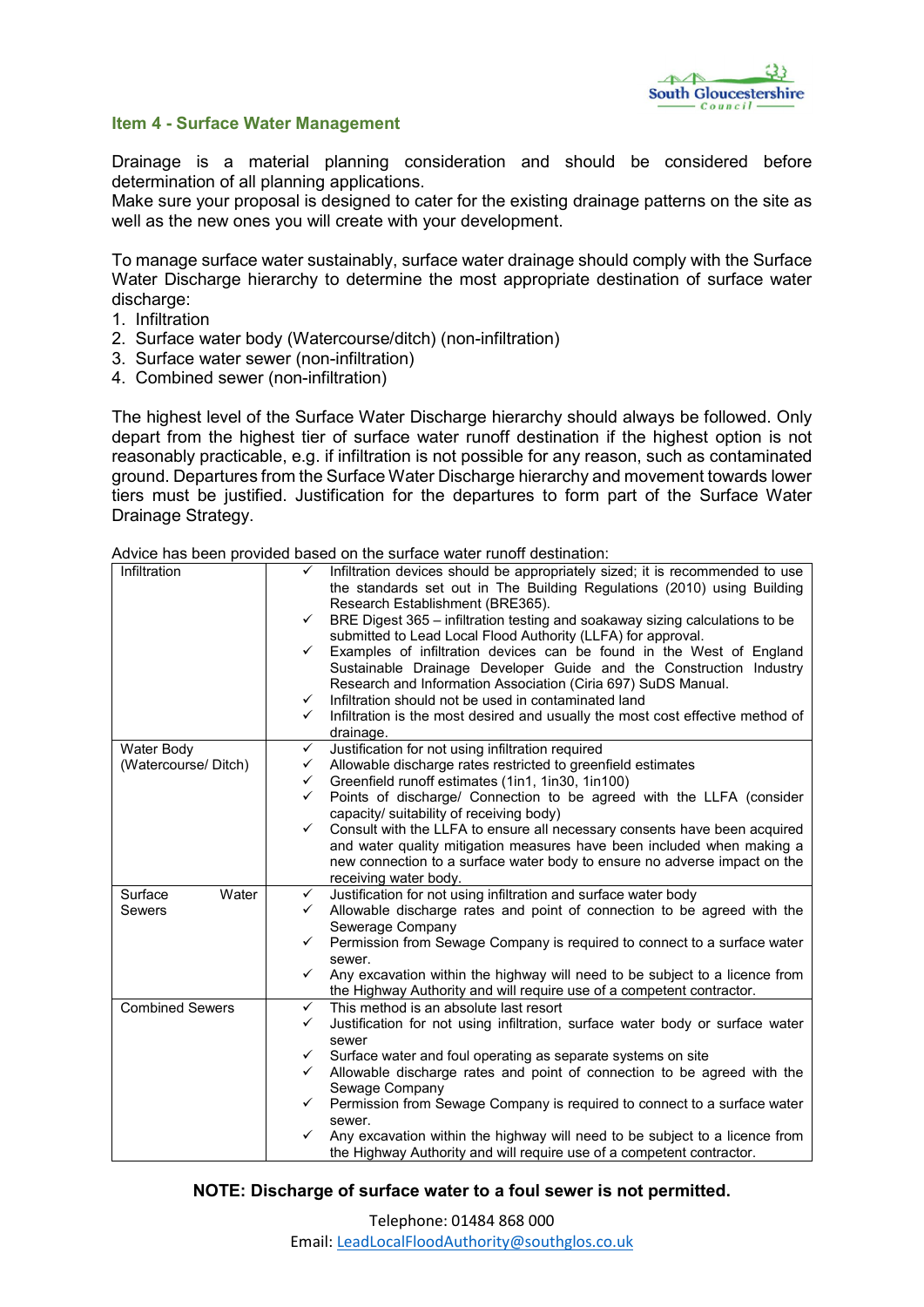

## Item 5 - Groundwater

Roads, excavations and other works associated with developments can disrupt groundwater flow and impact on groundwater abstractions such as private water supplies. If groundwater abstractions are identified then the applicant should seek to ensure that:

- roads, tracks and trenches are routed at least 100m; and,
- buildings, excavations and quarries are located at least 250 m from the abstraction

If the development is proposed in the area susceptible to ground water flooding the following information should be provided:

To ensure that the impact of the ground water has been considered the ground water assessment should include:

- assessment of the development on the flows within the aquifer
- If the attenuation features are proposed within the site, an assessment of ground water ingress to the attenuation features is required.
- An assessment of the risk of the changed groundwater regime causing additional wash out of fines, and increasing the permeability of the 'aquifer' unit is required.
- An assessment of the sensitivity of the development to rises in groundwater if there is a change in a very wet year
- an assessment of the implications if there is any significant recharge to the system from off site
- Interactions between ground water and surface water flows

## Item 6 - Management and Maintenance Plan

A management and maintenance plan for the lifetime of the development should be submitted to ensure that the sustainable drainage system (SuDS) will not pose a future flood risk as a result of poor maintenance. As a minimum this should include details of the arrangements for adoption by an appropriate public body or statutory undertaker, management and maintenance by a Residents' Management Company, arrangements concerning appropriate funding mechanisms for its on-going maintenance of all elements of the sustainable drainage system ( including mechanical components, ongoing inspections, operation costs, regular maintenance, remedial works and irregular maintenance) to secure the operation of the surface water drainage scheme throughout its lifetime.

### Item 7 - Redevelopment / Development of Brownfield Sites

Current planning policy generally promotes the use of brownfield sites in preference to green field land. With the continuing pressure for urban development, it is likely that the requirement to utilise brownfield sites will continue to increase in importance.

### SUDS in Brownfield sites

SUDS are now a requirement; however there is a common perception that they are unsuitable for brownfield sites. This perception is unfounded provided that any issues associated with land contamination are addressed during SUDS design. It is recognised that the selection of SUDS techniques will be governed by the 'suitable for use' principle of re-development.

In many cases, the use of SUDS in brownfield sites is actually of greater relevance, due to existing environmental pressures. Brownfield sites are often located where existing watercourses are already polluted by urban drainage and where flooding is exacerbated by urbanisation. SUDS will ensure that pollution and flood risk are not increased by the new development and can help reduce these risks where appropriate. Where sites are served by